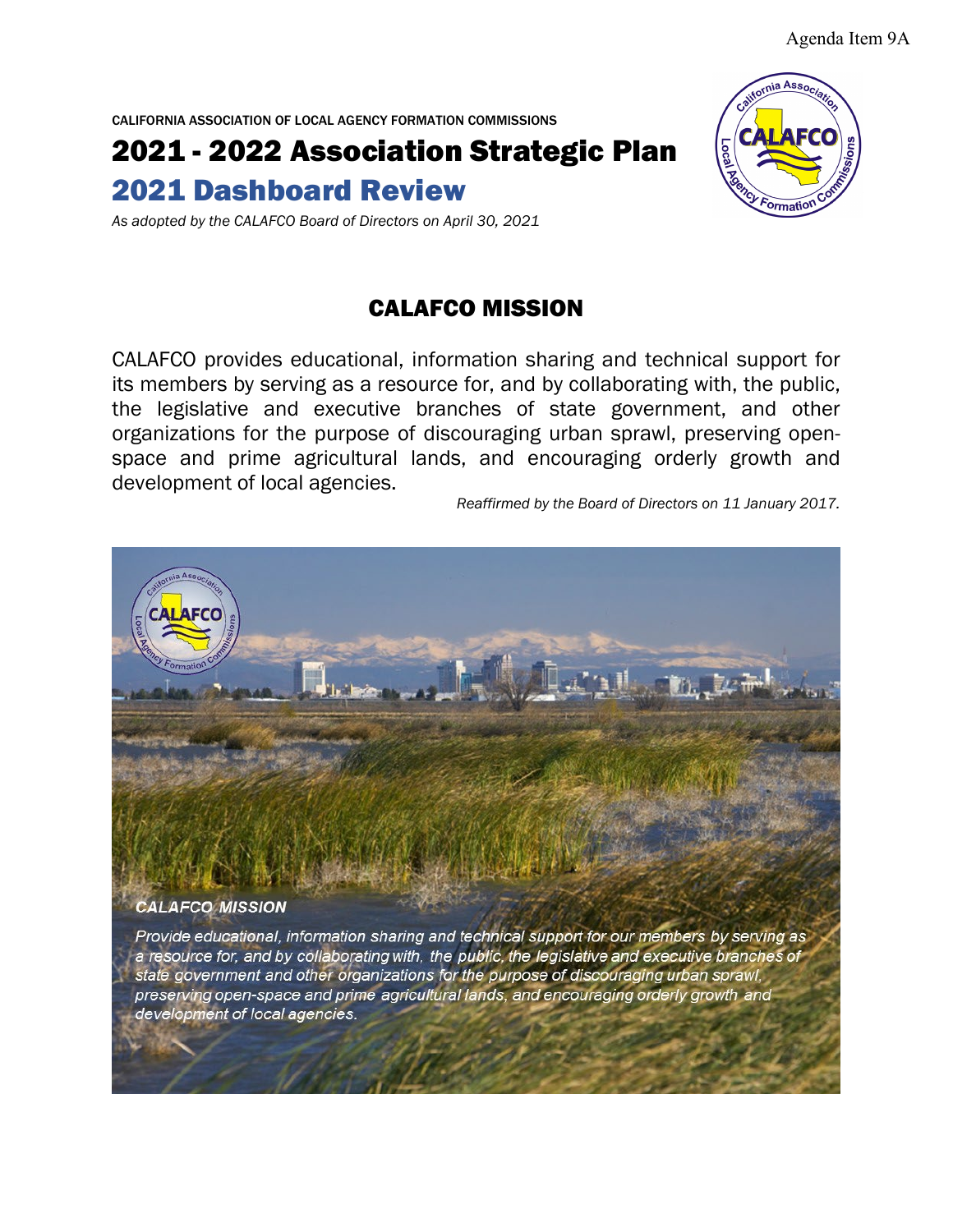

# 2021 - 2022 Association Strategies and Objectives

# 2021 Strategic Plan Performance Dashboard Review

\_\_\_\_\_\_\_\_\_\_\_\_\_\_\_\_\_\_\_\_\_\_\_\_\_\_\_\_\_\_\_\_\_\_\_\_\_\_\_\_\_\_\_\_\_\_\_\_\_\_\_\_\_\_\_\_\_\_\_\_\_\_\_\_\_\_\_\_\_\_\_\_\_\_\_\_\_\_\_\_\_\_\_

- Indicates the objective was fully met in 2021.
- $\bigcirc$  Indicates the objective was partially met in 2021.
	- Indicates the objective was not met in 2021.

#### STRATEGIC AREA ONE

*Serve as an educational resource to member LAFCo Commissioners, LAFCo staff, Associate Members, and stakeholders.*

\_\_\_\_\_\_\_\_\_\_\_\_\_\_\_\_\_\_\_\_\_\_\_\_\_\_\_\_\_\_\_\_\_\_\_\_\_\_\_\_\_\_\_\_\_\_\_\_\_\_\_\_\_\_\_\_\_\_\_\_\_\_\_\_\_\_\_\_\_\_\_\_\_\_\_\_\_\_\_\_

We will do this by offering a variety of educational forums, professional development and networking opportunities.

## OBJECTIVES

#### Annual Conference

#### 1. Provide an annual conference which includes superior professional development sessions and networking opportunities for all attendees.

*The October 2021 Conference was cancelled. Low enrollment caused by the ongoing pandemic and member LAFCo budget cuts would have resulted in a loss of over \$30,000. Consequently, the Board approved the cancellation of the Conference and directed staff to transition program offerings to webinars.*

#### Staff Workshop

1. Provide an annual staff workshop which includes superior professional development sessions and networking opportunities for all LAFCo staff and Associate Members.

*The March 2021 Workshop was cancelled due to ongoing pandemic restrictions.* 

#### CALAFCO University

1. Hold University courses as needed throughout the year for staff, commissioners and stakeholders, which are focused on skill and professional development, important and timely topics, and technical issues.

*A combination of CALAFCO U courses and special sessions (Conference topics) were held throughout 2021. In total, there were 9 webinars conducted with a total of 497 registered attendees. All of our educational offerings in 2021 were at no cost to the membership and all offered AICP credits.*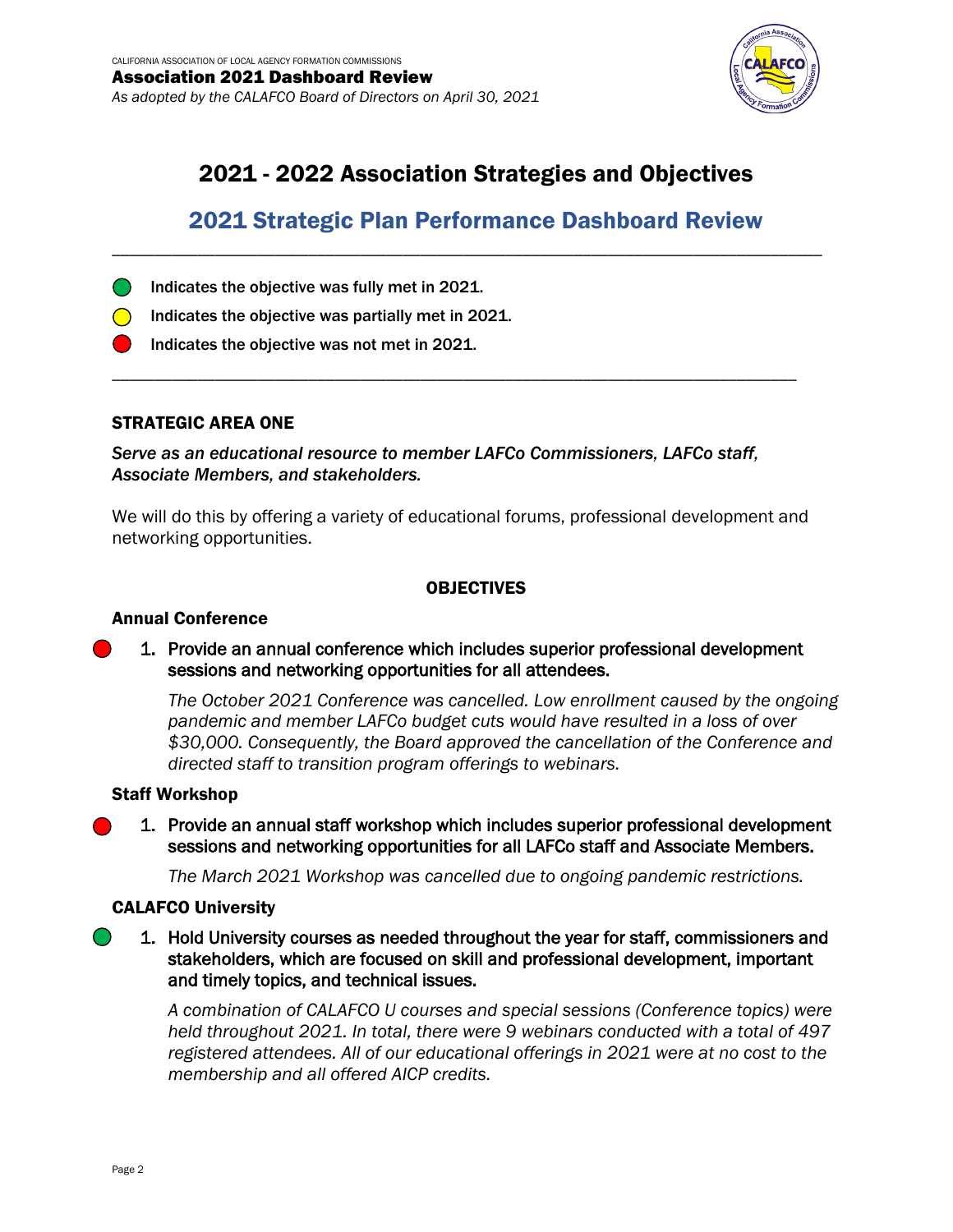*As adopted by the CALAFCO Board of Directors on April 30, 2021*



*Topics included:*

- *Four-session series on Fire & EMS*
- *Fiscal health indicators for cities & districts*
- *Forming a Community Services District*
- *Cyber & infrastructure security*
- *State of the State in terms of extreme weather, fire and water issues*
- *Throw out the historic water framework - what's next for LAFCo*

## Other Educational Opportunities

1. Maintain coaching partnership with Cal-ICMA and offer no cost training and development resources to all member LAFCos through this program.

*There were several webinars presented during the year, all of which were provided to the membership at no cost. The coaching program remains a no-cost resource to all LAFCo staff and commissioners.* 

2. Develop other educational opportunities as needed and resources allow.

*As noted above, several sessions planned in the 2021 Conference program were transitioned to a virtual format and offered October through December. (Two additional sessions are scheduled for the first quarter of 2022.) Additionally, CALAFCO hosted regional roundtables for all four regions in December 2021, and several virtual meetings for Executive Officers throughout the year.*

## STRATEGIC AREA TWO

*Focus efforts on Association member relations, development, recognition and communication. Continue development of a strong and sustainable Association.*

We will do this by implementing strategies that build stronger member LAFCos and a resilient and sustainable Association. CALAFCO will provide support, resources and timely, value-added communication tools for our LAFCo members and Associate Members.

## OBJECTIVES

#### Member Development and Recognition

1. Assist and support all member LAFCos in fulfilling their statutory mission by identifying information, tools and resources they need. Create and distribute tools that do not exist. Update and re-publish or re-distribute those that currently exist.

*CALAFCO continues to host virtual meetings for Executive Officers, offering five (5) this year. Our toll-free conference bridge and Zoom accounts remain available for and are used by our member LAFCos. We continued to provide information about webinars, papers and other resources of interest to members.*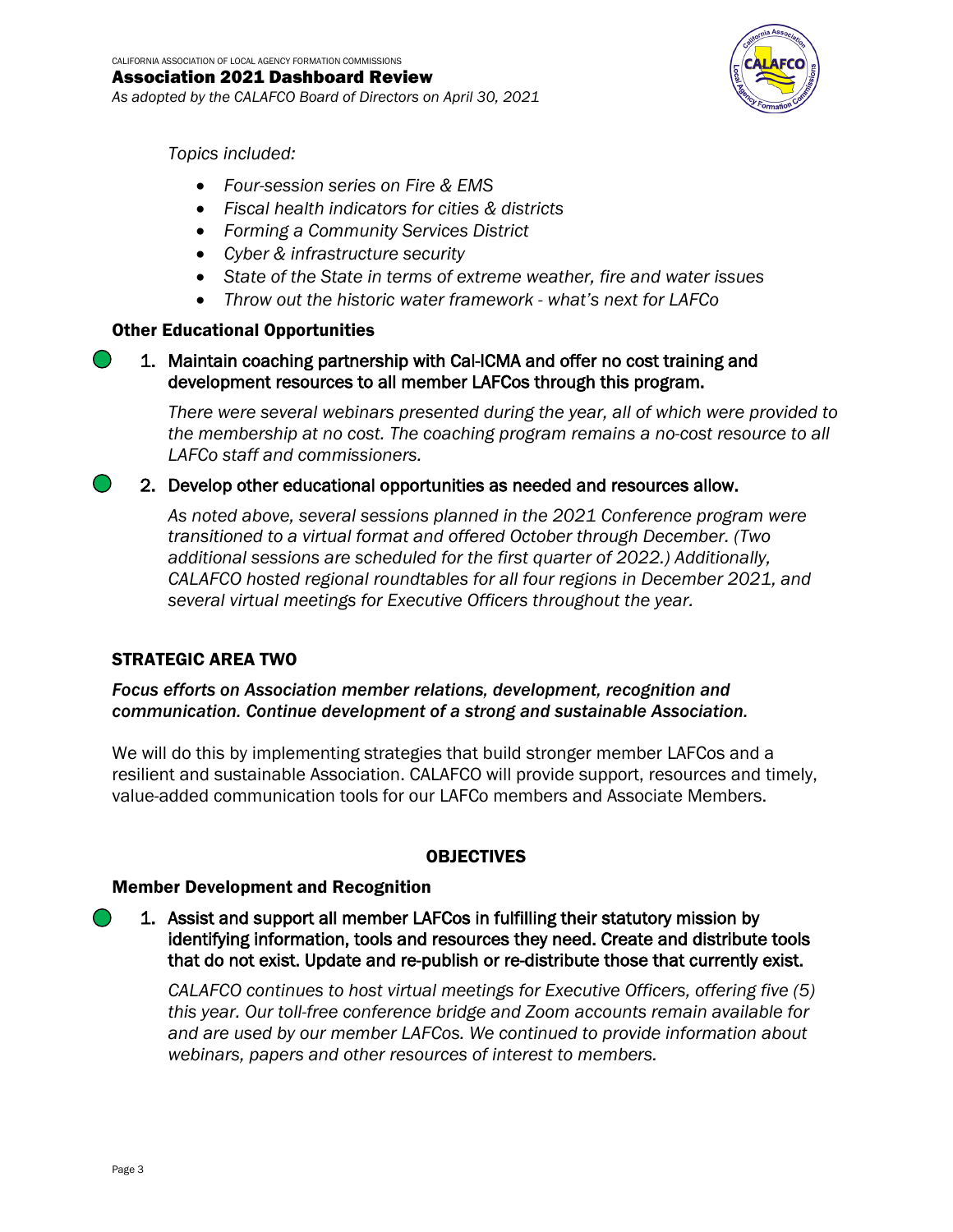*As adopted by the CALAFCO Board of Directors on April 30, 2021*



*This year we partnered with one of our Associate Members (RSG) on the project to update the DUC map on the website as well as add a statewide map linking all 58 LAFCo websites to the map. The project is near completion and the maps should be updated on the website in the first quarter of 2022.* 

2. Conduct study on shared services opportunities among member LAFCos.

*This study was to be rolled into the biennial member LAFCo survey which was not conducted.*

3. Conduct member LAFCo survey in 2021 and distribute results to all member LAFCos.

*Survey not conducted*.

4. Keep retired LAFCo personnel and commissioners connected and engaged as valuable resources through the exploration of an Emeritus program.

*CALAFCO staff and regional officers discussed the best way to do this, but other priorities prevented action. However, the ED interviewed several retirees who will be featured in the Special 50th Anniversary Edition of The Sphere.*

## 5. Focus efforts to strengthen relations with existing Associate Members by continuing to highlight these efforts in Quarterly Reports, through personal outreach and inclusion in the planning and execution of CALAFCO events.

*CALAFCO continues to have the Associate Members' (AM) Corner in the Quarterly Reports and features several AMs in each edition. AMs were represented on four (4) webinar panels this year, two (2) are scheduled to participate on webinar panels in the first quarter of 2022. Several are participating on the program planning committee for the 2022 staff workshop.*

## 6. Survey Associate Members to better understand how CALAFCO can create greater value for them.

*Survey completed and report provided to the Board on July 30. A low number of Associate Members participated (only 30% participation) and staff suggests followup is necessary to obtain more valuable information. Given other priorities during the second half of the year, this was not completed and should be considered for action in 2022.* 

7. Revise the Association's Achievement Awards Program and implement in 2021.

*Completed and implemented in 2021.* 

## Association Communication

1. Provide a quarterly update to the members in the form of the Quarterly Report.

*Quarterly reports were distributed in February, May, August, and December 2021.*

## 2. Provide written annual report to the membership.

*2020 Annual Report published in a new format in February 2021.*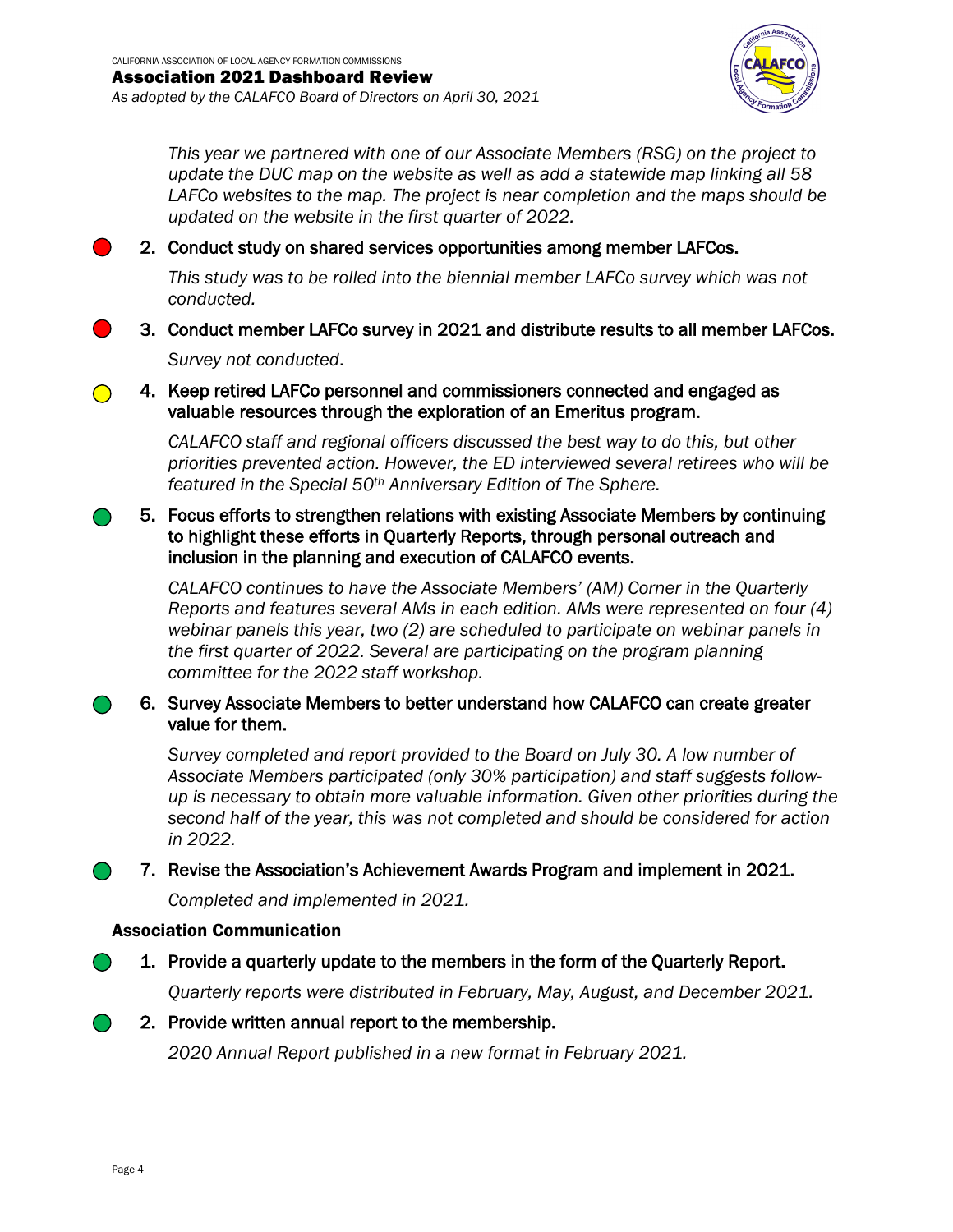*As adopted by the CALAFCO Board of Directors on April 30, 2021*



#### 3. Maintain Association's list-serves.

*All 8 list serves continue to be updated. In February 2021, staff sent an email to each list serve reminding users the purpose and terms of use for each list serve.*

4. Provide value-added and timely resources for members through the organization's website, maintaining the site's integrity and increasing its value.

*The website is updated regularly with new and updated information and resources. Several projects were completed or are in progress as noted in strategic area three below.*

## 5. CALAFCO Executive Director to meet with LAFCos as requested/needed.

*ED attended 10 LAFCo meetings during the year.*

#### Association Administration

## 1. Update the Association's Policies and Procedures Manual.

*Project to be completed January 21, 2022. Four of the five Policy Manual sections updated in 2021 with the final section being presented to the Board in January 2022.* 

2. Develop Procedures Manuals for administrative processes, procedures and tasks performed.

> *Most of the ED procedures have been documented with the remaining to be done before February 28, 2022. Administrator procedures to be completed in first quarter of 2022.*

## 3. Work towards a balanced two-year budget to close the structural deficit without reliance on event net profits.

*Accomplished. On April 30, 2021 the Board adopted the Association's first two-year*  rolling budget. No event net profits were used to balance the budget, however a *portion of the net balance carry-over was used to balance the budget.*

#### STRATEGIC AREA THREE

## *Serve as an information resource to all Association members, work as a legislative and policy advocate for LAFCo issues and provide information to the Legislature and other stakeholders.*

We will do this by supporting and sponsoring research which collaboratively shares the work and data from member LAFCos and serves as a resource to all Association members. The Association will also advocate for legislative needs and positions on behalf of our members, by serving as an objective resource to the Legislature, organizations seeking to improve local government and to state agencies on local government services.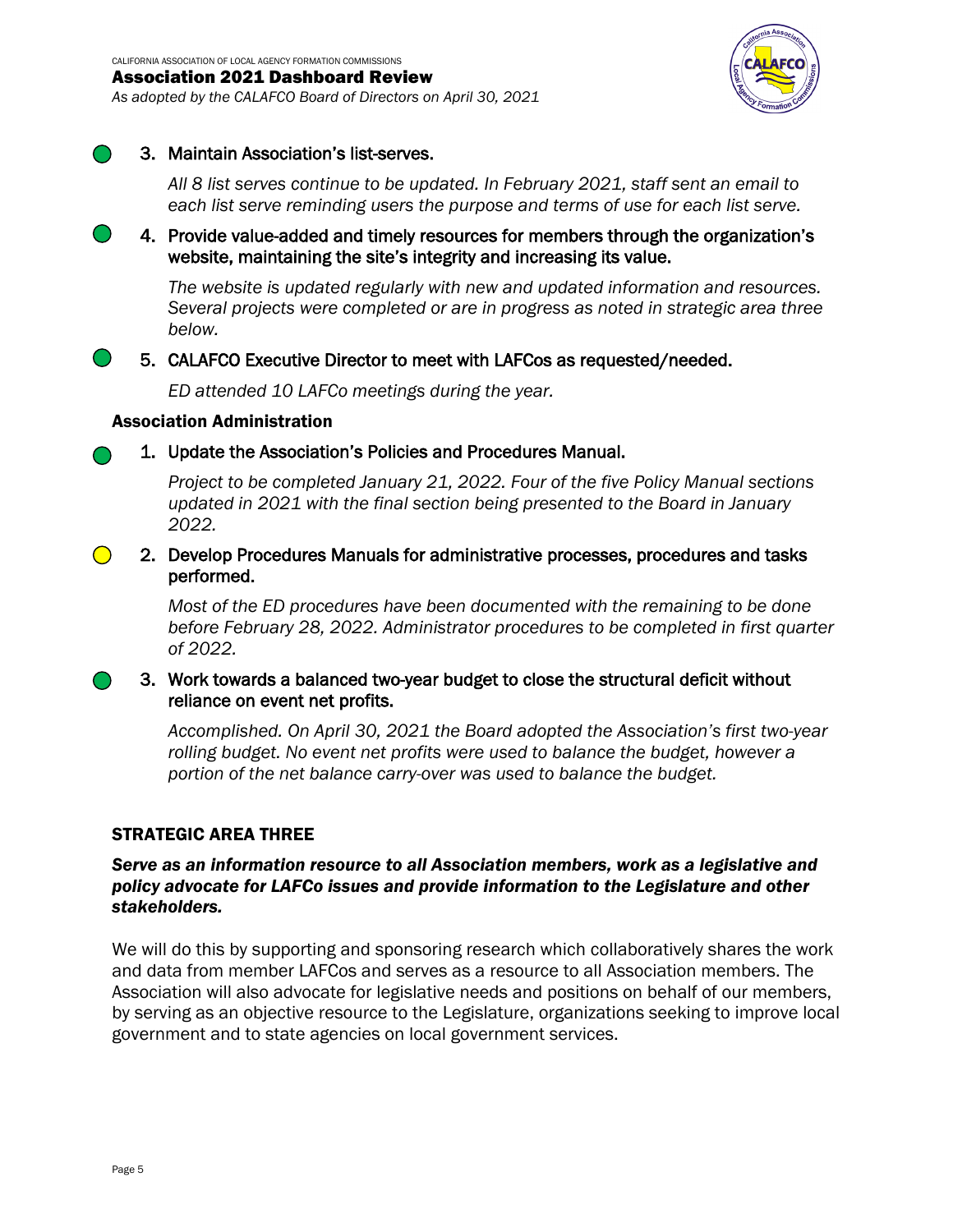*As adopted by the CALAFCO Board of Directors on April 30, 2021*



## OBJECTIVES

#### Information Resource

1. Enhance the CALAFCO Library resources for member LAFCos. Develop a more robust database of documents, forms, videos, webinars, training resources and other resources of value on the Association's website for member access.

*This year nine (9) new webinars were added for on-demand viewing. The AG Opinions section was updated. The LAFCo Litigation and Forms Library sections are still a work in progress and should be a priority to complete in 2022.* 

2. Complete White Papers and Briefs on topics of importance and value to member LAFCos.

> *An updated version of The Metamorphosis of Special Districts was published July 2021.*

3. Inform and educate external stakeholders by sharing and presenting on the role of LAFCo.

*A LAFCo 101 was presented to Capitol staff through the Assembly Local Government Committee in February, and another LAFCo 101 was presented to the City Clerks Association of California in July. CALAFCO was not invited nor did we submit proposals to participate in any virtual or in-person conference this year. Instead, our educational resources were internally focused to meet the needs of our membership.*

#### Legislative Advocate and Resource

1. Sponsor legislation that helps LAFCos achieve their legislative goals pursuant to the Association's adopted Legislative Priorities and Policies and within resource capabilities.

*Omnibus bill (AB 1581) with 13 items signed into law on June 28, 2021.*

2. Facilitate the ongoing work of the Protest Provisions Rewrite Working Group throughout the 2021 - 2022 legislative years.

> *Some work was done early in the year with the group giving consensus on the removal of seven (7) obsolete provisions (and placed in the Omnibus bill). Later in the year conversations resumed resulting in CALAFCO's Legislative Committee unanimously supporting moving forward with consolidating and reorganizing existing protest provision language (consensus on the draft given by the full working group) and the proposed process for LAFCo-initiated dissolutions at 25% protest threshold. Work to be completed through legislative action in 2022.*

## 3. Take positions and advocate for those positions on legislation pursuant to the Association's adopted Legislative Priorities and Policies. Encourage member LAFCos to do the same when appropriate.

*In 2021 CALAFCO tracked, engaged in and/or took positions on 33 bills. There were two calls for member legislative action. Our efforts resulted in amendments being taken on several bills that had statewide LAFCo implications.*